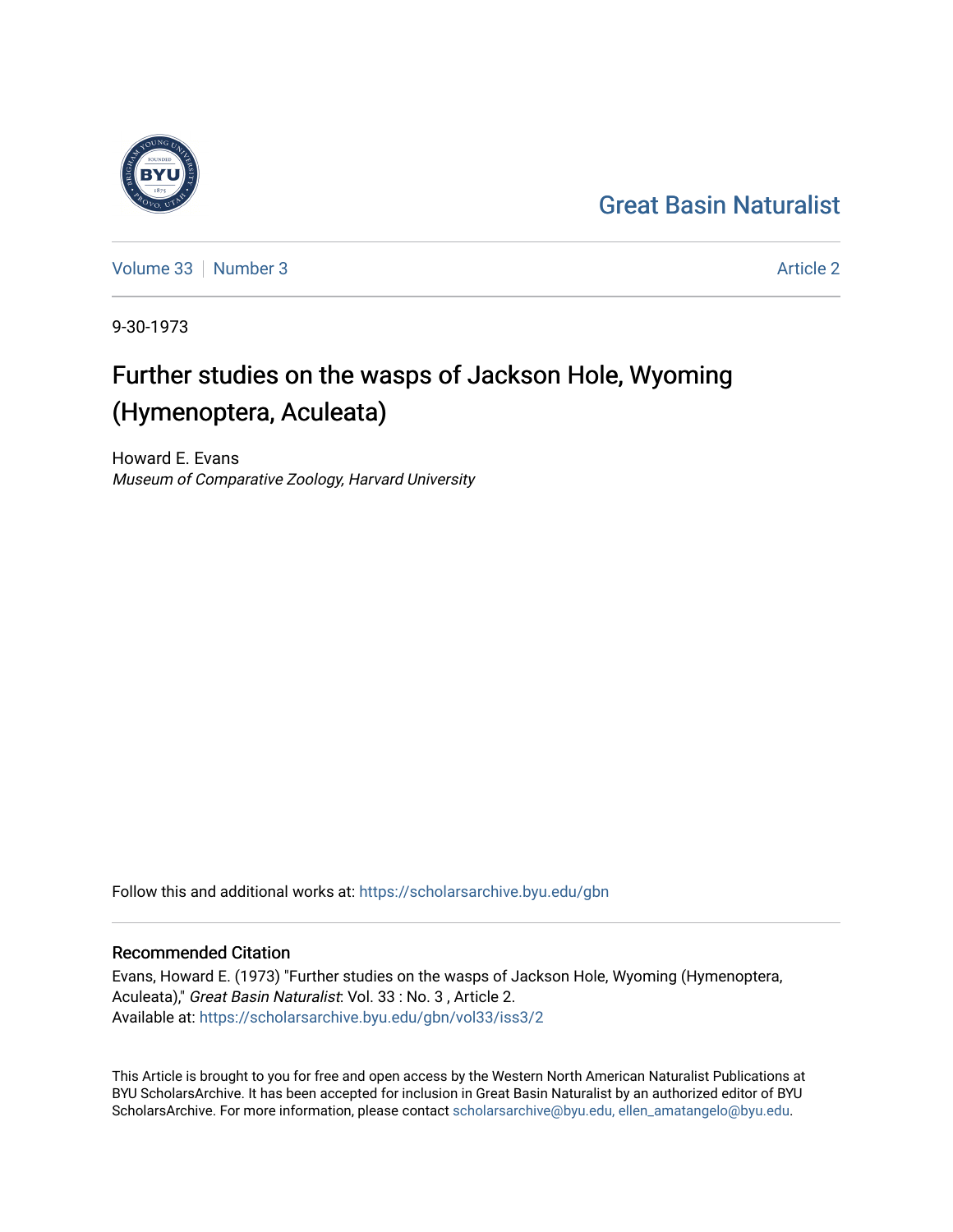## FURTHER STUDIES ON THE WASPS OF JACKSON HOLE, WYOMING (HYMENOPTERA, ACULEATA)

#### Howard E. Evans^

Abstract.— In <sup>a</sup> report published in 1970, <sup>190</sup> species of wasps were reported from Jackson Hole, Wyoming, and notes were presented on the biology of several ground-nesting species. In this paper, records of 18 additional species are presented. A short account of the biology of a ground-nesting species, *Tachysphex* acthiops Cresson, is included. Also included are accounts of sented on nest structure, prey, and parasites in each instance.

This is a brief supplement to my study of the ecology and behavior of the wasps of Jackson Hole, Wyoming (Evans, 1970). That paper summarized three summers of study over a six-year period (1961-1967). <sup>I</sup> returned to Jackson Hole in the summer of 1971, primarily to round out my work on the digger wasp genus Philanthus. My data on Philanthus will be saved for a proposed survey of the comparative behavior of members of that genus. The present paper includes additions to the faunal list and notes on the nesting behavior of five species not or only briefly studied earlier.

In my <sup>1970</sup> paper <sup>I</sup> reported <sup>190</sup> species of wasps from Jackson Hole. Eighteen species are here added to the list, bringing the total to 208. Since my earlier studies were concerned with ground-nesting wasps, <sup>I</sup> put out 300 wooden trap nests in 1971, hoping to learn something of the distribution and behavior of twig-nesting species. Although the percentage of acceptance was high, only four species of wasps occupied these nests. The results of the trap-nesting work are summarized in the last section of this paper.

A general description of the study areas will be found in my <sup>1970</sup> paper. Study area no. 3, listed as <sup>4</sup> miles SW of the Elk post office and indicated by the word  $Elk$  in the text of that paper, should perhaps be qualified, since there is evidently no longer a post office at Elk. This area is on the Snake River some 9.5 km southwest of Moran Junction, about 11 km south of the research station. For the sake of consistency, <sup>I</sup> have continued to call it Elk in the present paper.

<sup>I</sup> am, as usual, much indebted to the authorities of Grand Teton National Park for permission to collect specimens for identification, and particularly to the staff of the Jackson Hole Biological Research Station for use of their facilities. I am indebted to several specialists for identifying certain Sphecidae: Frank Parker (Astatinae), David Vincent (Passaloecus), Richard Bohart (Gorytes), and Joanne E. Slanky (Nitelopterus). Insect prey were identified by specialists of the Entomology Research Laboratory, U.S. Department of Agri-

<sup>&</sup>lt;sup>1</sup>Museum of Comparative Zoology, Harvard University, Cambridge, Mass. 02138.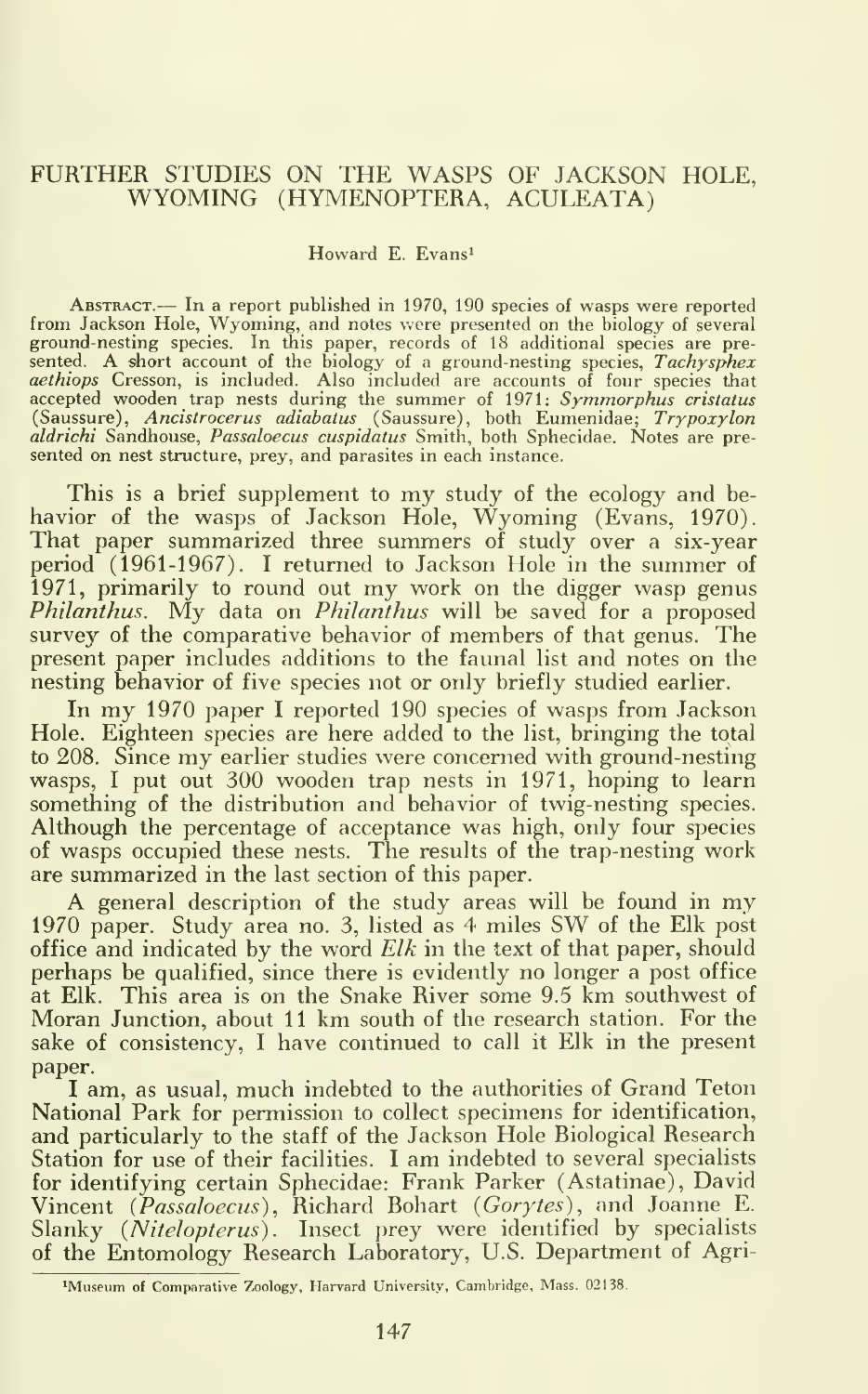culture, as indicated in the text. Spider prey were identified by H. W. Levi of the Museum of Comparative Zoology.

#### I. ADDITIONS TO THE FAUNAL LIST

#### FAMILY CHRYSIDIDAE

Omalus cressoni (Aaron). Pilgrim Creek, 1 <sup>9</sup>, note no. 2299B: trap-nest collected 22 Aug. 1971, 1 <sup>9</sup> emerged 7 May 1972 (nest was that of *Passaloecus cuspidatus*; female of host had emerged 24 April 1972).

#### Family Tiphiidae

Publication of Allen's (1971) study of the genus Tiphia in western North America permits me to clarify the species listed as "near *essigi*" and to add two additional species to the list.

- Tiphia anguis Allen. This species was described by Allen (1971), the  $\delta$  holotype and several paratypes (2 9 9, 3  $\delta$   $\delta$ ) being from Elk, 4-10 July 1964, with additional paratypes from Moran  $(1 \times 1 \times 1)$ , 11 Aug. 1964) and from Jenny Lake  $(1 \, \hat{9} \, , \, 20 \, \text{July} \, 1936)$ .
- Tiphia barberi Allen. Allen reports 3 9 9 and <sup>1</sup> 5 from the Grand Tetons, collected by E. C. VanDyke in June 1938.
- Tiphia nevadana Cameron. This is a senior synonym of T. essigi Allen, and the records for "sp. near essigi" from Moran and Elk should be transferred to this species; they are so recorded by Allen (1971).

#### Family Masaridae

- Pseudomasaris marginalis (Cresson). Death Canyon, 17 July 1971,  $3 \times 2 \times 3 \times$ , 9 9 on Phacelia sericea.
- Pseudomasaris zonalis (Cresson). Pilgrim Creek, 2 Aug. 1971,  $2 \varphi$ ,  $2 \varphi$ ,  $3 \varphi$ ; Death Canyon, 17 July 1971,  $2 \frac{9}{5}$ , 1  $3$ .

#### Family Pompilidae

Anoplius (Pompilinus) insolens (Banks). Signal Mt., 7300-7700 feet, 28 July  $1971, 19.$ 

#### Family Sphecidae

#### Subfamily Pemphredoninae

- Passaloecus relativus Fox. This species should be deleted from my original list. David Vincent, of Utah State University, is currently studying this genus and has examined the specimens reported as *P. relativus* and found them to consist of the following three species.
- *Passaloecus cuspidatus* Smith. Moran, 6 July 23 Aug. 1964, 1967, 4 9 9, 2 8 8, 1 ♀, note no. 1992: taken as prey of *Philanthus pulcher*; Huckleberry Hot<br>Springs, 11-31 Aug. 1967, 2 ♀♀; Snake River, Elk, 9 Aug. 1967, 1 ♀, note<br>no. 2144: taken as prey of *Philanthus pacificus*. This species accepted t nests in considerable numbers during 1971; the results of trap nesting are discussed on a later page.

Passaloecus armeniacae Cockerell and Fox. Moran, Aug. 1967, 2 9 9. Passaloecus melanocrus Rohwer. Moran, July-Aug. 1967, 1  $9$ , 1  $3$ .

#### Subfamily Astatinae

Astata mexicana Cresson. Signal Mt., 7300-7700 feet, 28 July 1971, 5 & &. Aslata nevadica Cresson. Signal Mt., 7300-7700 feet, 28 July 1971, <sup>1</sup> 9.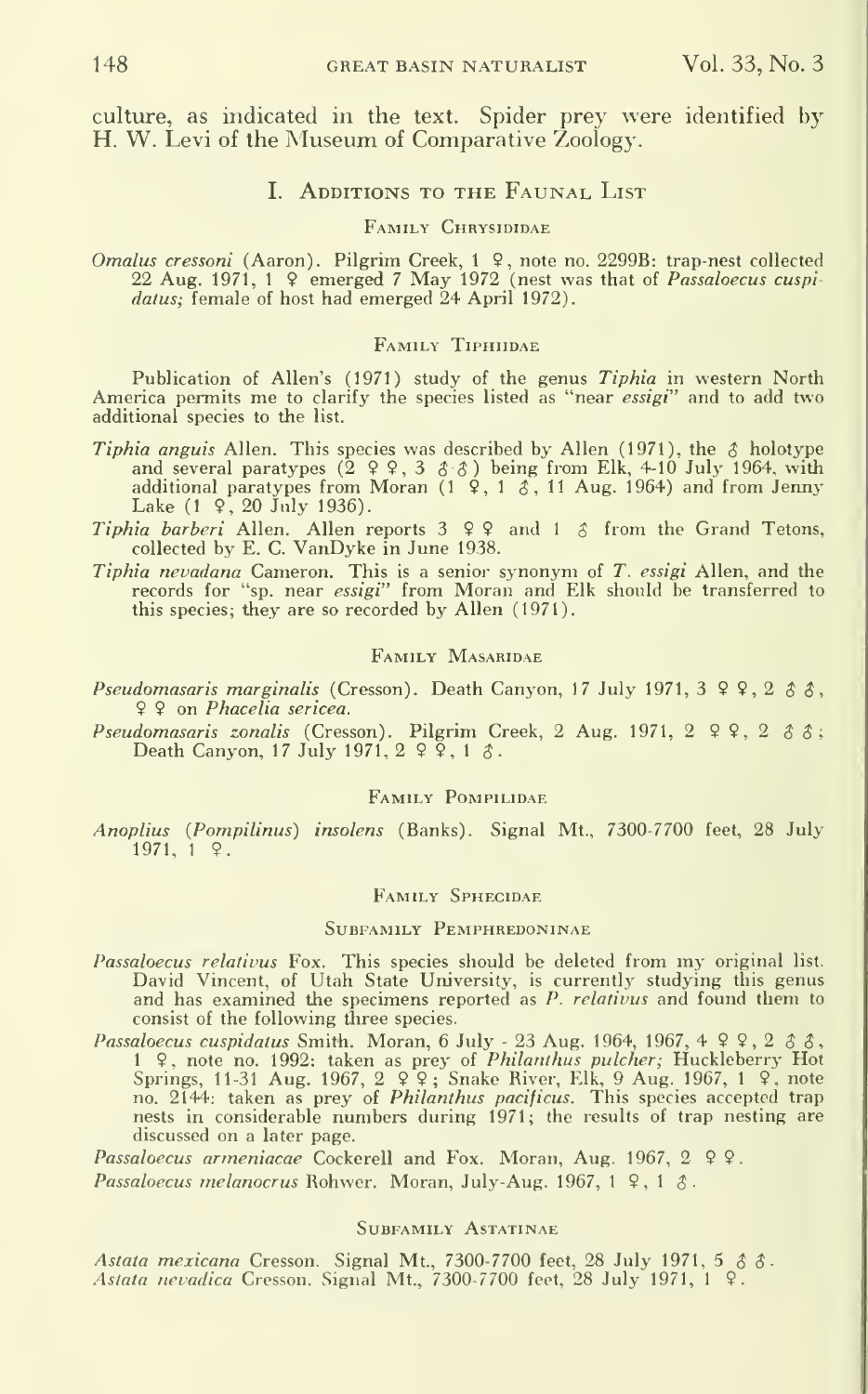- Diploplectron brunneipes (Cresson). Pilgrim Creek, 2 Aug. 1964, 1 9; String<br>Lake, 3 Aug. 1961, 1 9; Snake River, Elk, 14-26 July 1971, 1 9; Moran, 19 July - 17 Aug. 1967, <sup>1</sup> 9, 2 5 5, <sup>1</sup> ?, note no. 2163: taken from nest of Philanthus pacificus, as prey.
- Diploplectron fossor Rohwer. Moran, 4-30 July 1961,  $2 \times 2 \times 3 \times 5$ ; Snake River, Elk, 9 Aug. 1967, 1  $\Omega$ , note no. 2144: taken from nest of *Philanthus pacificus*, as prey.

Diploplectron peglowi Krombein. Moran, 18 July 1967, 1  $\Lambda$ .

#### SUBFAMILY LABRINAE

- Nitelopterus laticeps Ashmead. Pacific Creek, 12 Aug. 1971, <sup>1</sup> 9. This species has been studied by Powell (1967) under the name N. californicus (Ashmead).
- *Nitelopterus maurus* Rohwer. Moran, July 16, 1961, 2  $\delta \delta$ . This record was originally entered under the name N. cyanurus (Rohwer), but I am informed by Joanne E. Slansky that they should be called  $N$ , maurus.

#### Subfamily Nyssoninae

Gorytes flagellatus Bohart. Snake River, Elk, 4-10 Aug. 1964, 1  $\hat{\sigma}$ : Moran, 6 Aug. 1964, <sup>1</sup> 9 on Perideridia gairdneri.

Gorytes provancheri Handlirsch. Signal Mt., 7300-7700 feet, 28 July 1971, 2  $99$ .

#### Subfamily Philanthinae

Cerceris calcohorti Rohwer. Snake River, Elk, 29 July 1971, 2  $\delta \delta$ , note no. 2260: taken from nest of *Philanthus zebratus nitens* Banks, as prey.

#### II. NOTES ON A GROUND-NESTING SPHECID

## Tachysphex aethiops Cresson

This is <sup>a</sup> common wasp in sandy soil along the Snake River, but <sup>I</sup> was able to report only one incomplete, parasitized nest in 1970. At 4:00 p.m. on 16 August 1971, <sup>I</sup> observed a female at a nest in firm, flat sand about <sup>5</sup> meters from the river (area M0R-A2 of the  $1970$  paper). The hole was open and there was a low, spreading mound of sand, 8 cm wide by 5 cm long, in front of the entrance.<br>The female emerged from the burrow periodically and rose in the air to a height of 0.8 m, with her feet dangling, facing the burrow. The significance of this behavior was not apparent, as she soon began filling the burrow persistently, emerging again and again to scrape in sand from the entrance. I captured the wasp when the burrow was nearly filled and excavated the nest. It proved to be surprisingly shallow, an oblique burrow only 10 cm long terminating in <sup>a</sup> cell only 4 cm deep. This cell contained a paralyzed immature acridid grasshopper, Trimerotropis sp., probably T. suffusa Scudder [det. A. B. Gumey], bearing the egg of the wasp. Immediately beyond it, separated by only a thin barrier of soil, there was a second cell, con taining an immature acridid of the same species, also bearing an egg. In both cases the egg was laid on the "throat" of the prey, with one end glued to the left front coxal membrane, the egg extending trans versely over the right coxa, its posterior end free. Both cells obviously contained the full complement of prey, as the female was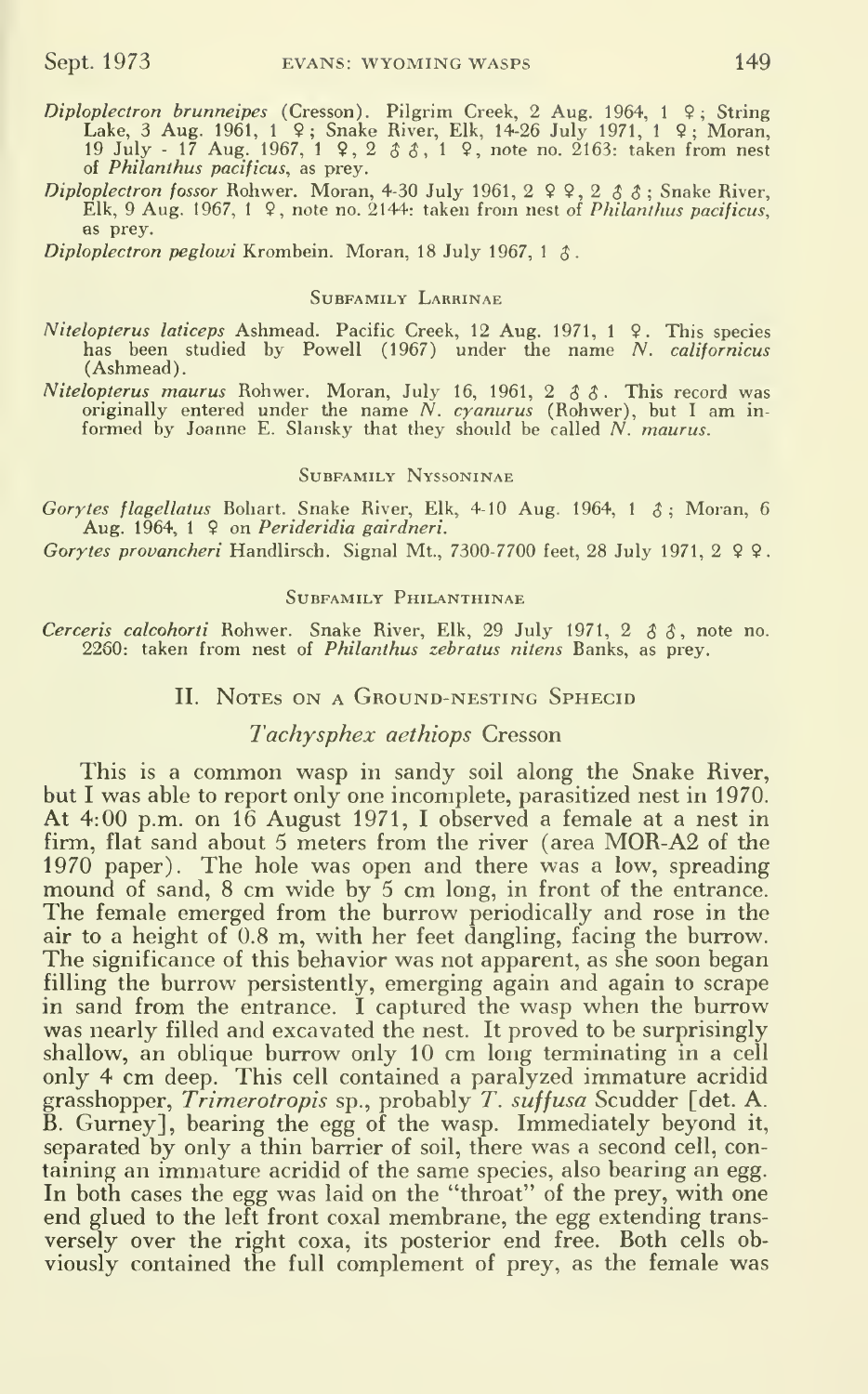making a final closure, and both grasshoppers exceeded the wasp in size (12 and <sup>17</sup> mm in length, as compared to <sup>11</sup> mm for the wasp). This compares favorably with data reported in 1970, for that nest also contained a single immature grasshopper somewhat larger than the wasp.

## III. RESULTS OF TRAP NESTING

During the first week in July 1971, <sup>I</sup> put out 300 trap nests, about half near the research station at Moran and half along Pilgrim Creek in Teton National Forest. Techniques were those described by Krombein (1967) in his well-known book on this subject; for terminology see his book, p. 18. Of the 300 nests, 200 were pieces of pine of the type used by Krombein, while 100 were sections of Sambucus stems cut to about the same length (15 cm), part of them bored and part with the pith intact. The Sambucus stems proved unsuccessful, only one being accepted by a wasp and 5 by bees. Of the 200 standard type, 65 were accepted by wasps in the course of the summer, 57 by bees. Those accepted by bees were turned over for study to Stephen L. Clement of the University of California at Davis; they are not considered here except in cases of supercedure involving a bee and a wasp. Trap nests were overwintered in Massachusetts, and all emergence occurred in April and May, 1972, there being but one generation per year of these species in Jackson Hole.

Although the percentage of acceptance was reasonably high, <sup>I</sup> was surprised to find that only four species of wasps (2 Eumenidae, 2 Sphecidae) were involved. Many other twig-nesting wasps are recorded from Jackson Hole, but evidently they did not lend themselves to these techniques. Although these four species occurred in much the same habitats, the kinds and numbers of parasites emerging from the nests were very different. Symmorphus cristatus, for example, was very heavily parasitized by the miltogrammine fly Amobia distorta Allen, and the other two mud-users had a low inci dence of parasitism by *Amobia*. On the other hand, the resin-user Passaloecus cuspidatus appeared to be immune from attacks by the  $\blacksquare$ Amobia, although it was the only one of the four to be parasitized by *Omalus* cuckoo wasps. Table I summarizes the results of the rearing of parasites.

| Species of Wasp             | No. Nests | Approx.<br>No. Cells | No. Parasites Reared<br>Amobia Anthrax Chrysididae |  |       |
|-----------------------------|-----------|----------------------|----------------------------------------------------|--|-------|
| <i>Symmorphus</i> cristatus | 25        | 75                   | 36 <sup>1</sup>                                    |  |       |
| Ancistrocerus adiabatus     | 6         | 40                   |                                                    |  | $2^3$ |
| Trypoxylon aldrichi         | 14        | 50                   | $2^{1}$                                            |  |       |
| Passaloecus cuspidatus      | 20        | 120                  |                                                    |  |       |

TABLE 1. Parasites reared from nests of trap-nesting wasps.

<sup>\*</sup>Amobia distorta (Allen)

<sup>2</sup>A. floridensis (Townsend)

'Chrysis caerulans Fabr.

\*Omalus, 3 species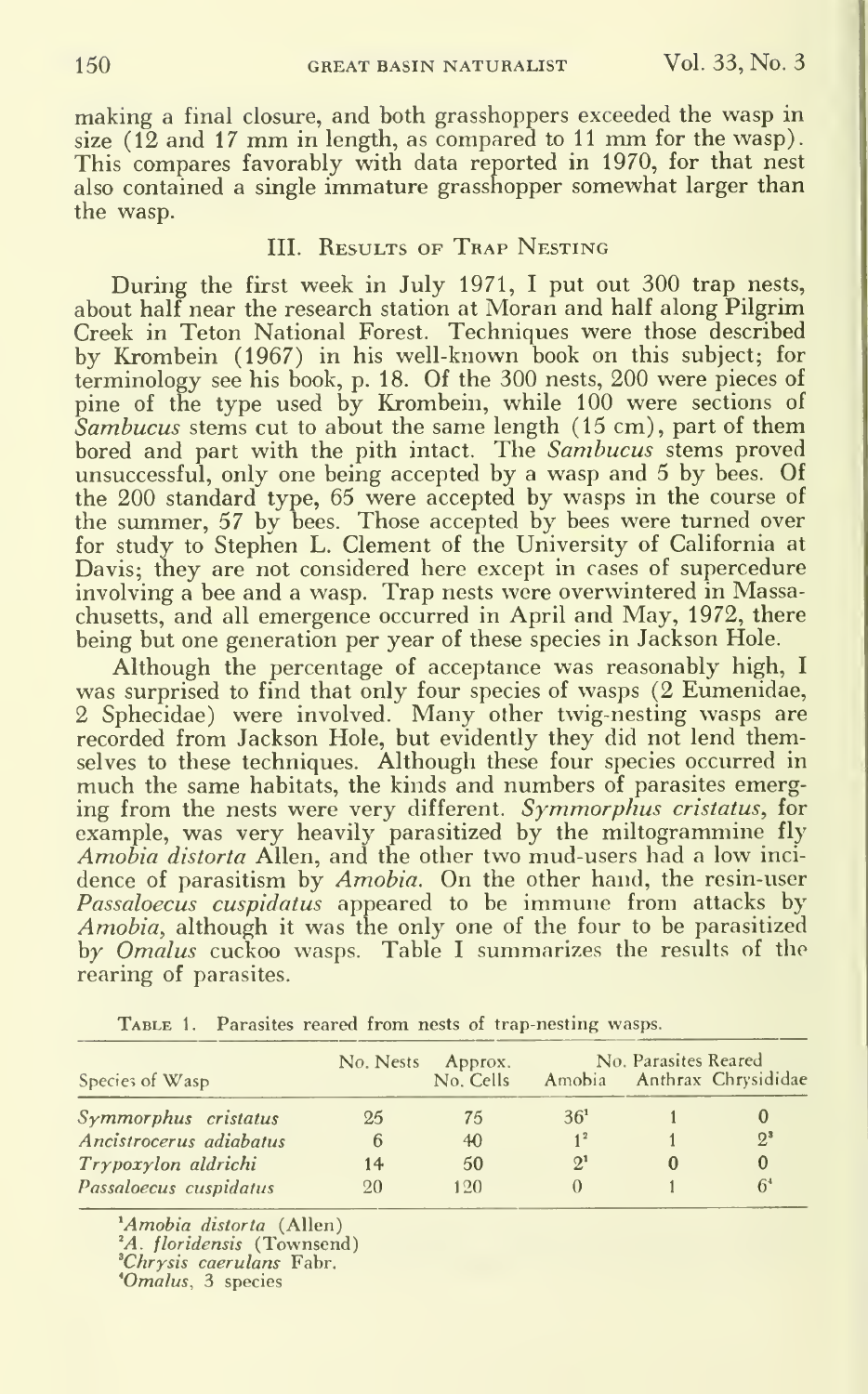## Symmorphus cristatus (Saussure)

This was the most abundant wasp in trap nests and also the most heavily parasitized. Twenty-five trap nests were accepted, all at Moran. Most were associated with dead wood, either on the walls of log cabins or on stumps or standing or fallen dead pines and aspens. Only four of the nests were on live pines, one on a live willow. Traps accepted were from 0.3 to 2.5 meters high. Of the 25, <sup>18</sup> were in <sup>4</sup> mm borings, <sup>7</sup> in <sup>6</sup> mm borings. The number of cells per 13 cm boring was small compared to Ancistrocerus adiabatus: from 2 to 6, the majority having  $\overline{3}$  or 4. Cell length varied from <sup>8</sup> to <sup>24</sup> mm (mean 15.5). Nest architecture was remarkably varied and is difficult to summarize. Closing plugs varied in thickness from 2 to 15 mm, most being 3 to 5 mm. As in Krombein's (1967) nests from New York and Virginia, all had an empty vestibular cell just inside the closing plug, and several of these cells were subdivided by partitions. Altogether the vestibular cells varied in length from 17 to <sup>55</sup> mm in length, with one exceptional one measuring only <sup>5</sup> mm. In addition to several having one or two partitions within the vestibular cell, two had barriers 3-4 mm thick (as compared to 1-2 mm thick partitions) essentially dividing the vestibular cell into two. For example, one nest had two cells at the end of the boring followed by two long, empty cells, <sup>35</sup> and <sup>45</sup> mm long, separated by <sup>a</sup> barrier <sup>4</sup> mm thick and closed on the outside by <sup>a</sup> plug <sup>5</sup> mm thick.

Intercalary cells, between filled cells, were also variable in oc currence and in length. In many cases they consisted of no more than two partitions separated by <sup>a</sup> space of only 1-3 mm; two nests had all or most of the cells separated by such double partitions, and one of these had one triple partition. One other nest had two distinct intercalary cells measuring 4 and 9 mm. The first cell was normally placed at the terminus of the boring, with no preliminary plug, but several had empty spaces preceding the first partition and cell, these spaces varying in length from 12 to 73 mm. A number of the more heavily parasitized nests had partitions that were partly destroyed by maggots when they were harvested; hence it is not possible to present accurate quantitative data on nest architecture.

Eggs were found in several cells, without exception suspended from the roof of the cell by a short filament, near the partition at the deep end of the cell. The prey are brought in after the egg is laid, from  $3$  to 10 (usually 4 to 6) being supplied per cell. Without exception the prey consisted of a single species of external, leaf-feeding beetle larvae (Chrysomelidae, Chrysomelinae [det. R. E. White]).

There were four instances of supercedure. In two cases Symmorphus cristatus had built 3-5 cells following 3-4 cells of the bee  $Hoplitis$  (Formicapis) robusta (Nylander). $^2$  In one case the bee superceded was an unidentified species of  $Hylaeus$ . In still another case a *Symmorphus* had filled a single cell deep in a boring and was

<sup>&</sup>lt;sup>2</sup>Determination by Dr. G. C. Eickwort of Cornell University. Dr. Eickwort informs me that this species has usually been called  $H$ . *clypeata* (Sladen) and that  $H$ . *robusta* represents a new combination. Nothing has be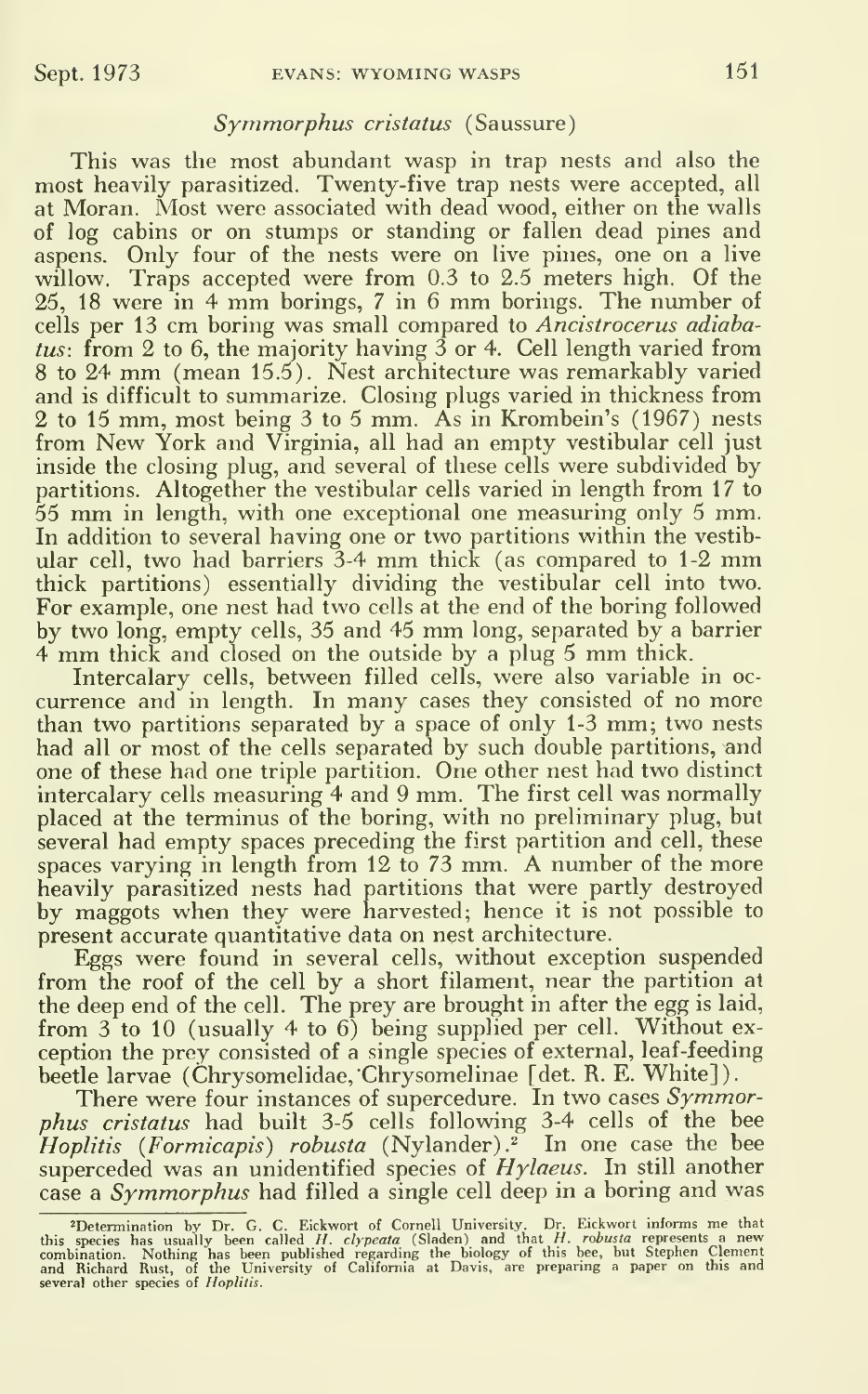superceded by the wasp *Passaloecus cuspidatus*, which prepared seven cells. In this instance the *Symmorphus* male that developed was eventually found dead in the cell, apparently unable to penetrate the resin partitions made by the *Passaloecus*.

No less than 14 of the 25 nests proved to have been parasitized by the miltogrammine fly Amobia distorta Allen [det. R. J. Gagne]. In all, 36 flies were reared from these 14 nests, a maximum of 6 flies emerging from each of 2 nests. Within the nests, the maggots moved freely from cell to cell, in some cases reducing the entire interior to loose bits of mud, pieces of prey, and maggots or puparia. A single bombyliid fly. Anthrax irroratus Say [det. L. V. Knutson], was reared from one nest.

In all, only 12 adult Symmorphus cristatus were reared from these nests, partly a result of the high incidence of parasitism. The remaining nests were presumed to belong to this species on the basis of the prey and, in two cases, on the basis of larvae preserved when the nest was opened.

Krombein (1967) has studied this species in some detail and has reviewed previous observations by Fye (1965). My own observations, so far as they go, are reasonably consistent with the results of those authors.

## Ancistrocerus adiabatus (Saussure)

<sup>I</sup> obtained six nests of this species, five at Moran and one at Pil grim Creek. These were in diverse situations: one on a tree root only 0.3 m high, two on dead trees about <sup>1</sup> m high, one on <sup>a</sup> cabin 1.3 m high, one on live willow, and one on live sagebrush 0.3-0.5 m high. Four of the nests were in <sup>6</sup> mm borings and had from <sup>9</sup> to <sup>11</sup> cells measuring from <sup>8</sup> to <sup>22</sup> mm in length; each had one or two empty vestibular cells measuring 10-15 mm in length. A fifth nest in <sup>a</sup> <sup>6</sup> mm boring had <sup>a</sup> single cell <sup>15</sup> mm long following several cells of <sup>a</sup> bee and followed by <sup>a</sup> long vestibular cell, <sup>52</sup> mm long. A single nest in <sup>a</sup> <sup>4</sup> mm boring had several cells (not counted) measuring 11-14 mm in length and followed by <sup>a</sup> vestibular cell <sup>14</sup> mm long. Closing plugs were of mud and measured 2-3 mm in thickness; partitions between cells were also of mud, but no more than <sup>1</sup> mm thick; none of the nests had preliminary plugs at the extremity of the boring. There were no intercalary cells or double partitions in these nests (in contrast to those of  $Symmorphus$ ).

Provisioned cells were packed tightly with small caterpillars, 15-20 per cell. A sampling of these, <sup>56</sup> specimens from two separate nests, all proved to be *Coleotechnites* sp. (Gelechiidae) [det. D. M. Weisman]. Cocoons were whitish, very thin and delicate. The only case of supercedure was the one mentioned above, in which a single cell of *Ancistrocerus* followed several cells of a leafcutter bee (not reared, but probably Hoplitis robusta).

One nest was found to contain maggots in two cells; this nest later yielded one adult fly, Amobia floridensis (Townsend) [det. R. J. Gagne]. Another nest contained two brown, parchment-like cocoons; these later yielded cuckoo wasps, Chrysis caerulans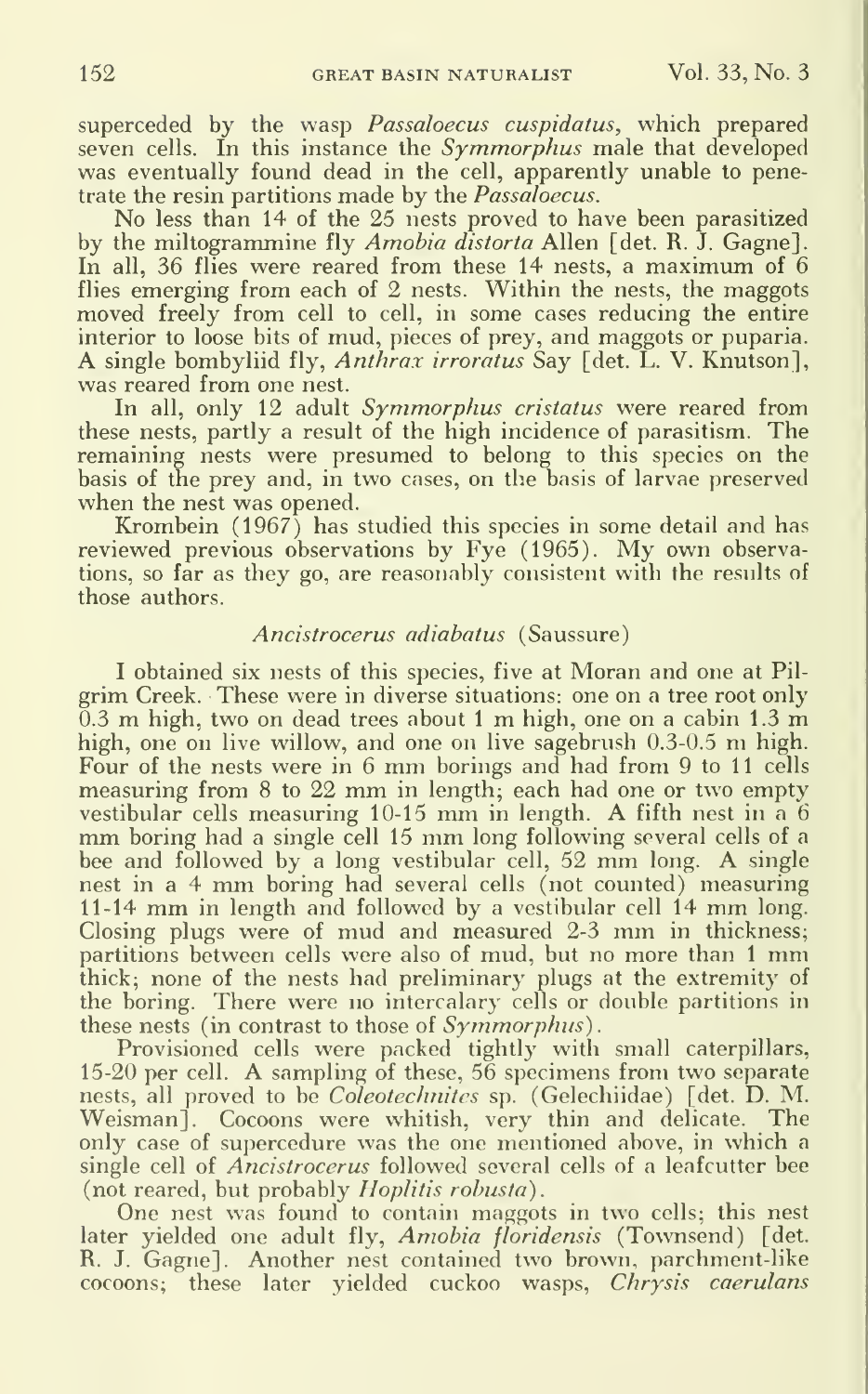Fabricius. A third nest yielded a bombyliid fly, Anthrax irroratus Say [det. L. V. Knutson<sup>]</sup>. This fly emerged from a pupa that had worked its way out of the nest and into the rearing container; <sup>a</sup> second, dead pupa was inside the nest.

There are several published accounts of the nesting behavior of this widely distributed species, mostly under the name A. tigris (Saussure). My observations are consistent with Krombein's (1967) much more detailed studies. *Chrysis caerulans* has been reared from nests of this species on several occasions, and flies of the genera Amobia and Anthrax have often been reared from this and other species of the genus Ancistrocerus. Krombein found the prey to consist of microlepidopterous larvae of five families.

#### Trypoxylon aldrichi Sandhouse

Fourteen trap nests were accepted by wasps of this species, 10 at Pilgrim Creek and 4 at Moran. Five accepted 4 mm borings, 8 accepted 6 mm borings, and one nested in a 5 mm boring in a  $Sam$ bucus stem. Traps accepted were from 0.3 to 1.2 meters high and were in a variety of situations: live alders, standing dead aspens, standing live or dead pines, and prostrate logs. The number of cells per 13 cm boring varied from 4 to 7, with two exceptions: one with 1 and one with 2 cells. The nest in the Sambucus stem had two cells in <sup>a</sup> boring only <sup>4</sup> cm long; both cells were <sup>8</sup> mm long. In <sup>4</sup> mm borings, cells varied in length from 8 to 20 mm (mean 13.5), while in  $\ddot{6}$  mm borings, cells varied in length from  $\ddot{7}$  to 20 mm (mean 12.0). An empty vestibular cell, 8-13 mm in length, was present in four nests. Empty intercalary cells, 2-5 mm in length, were found in two nests. Closing plugs varied in thickness from 2 to 7 mm, and in several cases were recessed slightly from the opening of the boring. Partitions between the cells were very thin; all partitions and plugs were of mud.

From <sup>5</sup> to 16 spiders were provided per cell, the larger number occurring in larger cells or when the spiders themselves were small in size. Spiders of four families were utilized, all of them web spinners, either orb webs, sheet webs, or the irregular webs of theridiids. The species are chiefly those occurring on tree trunks, in bushes, close to the ground, or under bark or stones. The following is a list of those spiders saved for identification and the numbers of each [determinations by H. W. Levi].

**THERIDIIDAE** Achaearanea sp. 2 <del>2</del> <del>9</del><br>Chrysso nordica (C. and I.) 1 <del>9</del> Steatoda sp. 2 juveniles Theridion aurantium Emerton 24 9 9 T. differens Emerton  $1 \text{ } \text{\&}$ LiNYPHIIDAE Lepthyphantes spp. 3799<br>Meioneta sp. 399 Pityohyphantes sp. 12 juveniles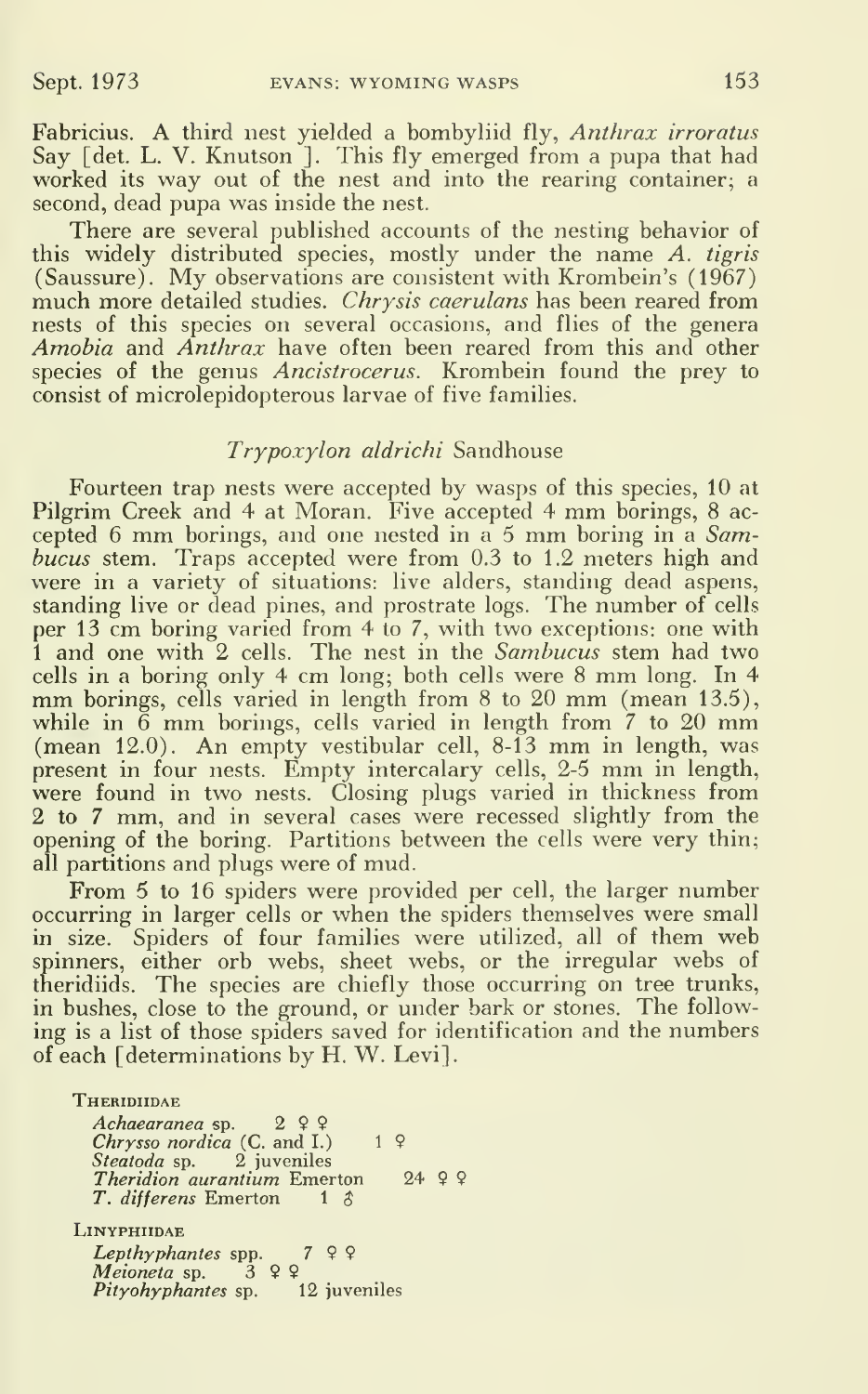Araneidae Genera and spp. ? 24 juveniles TETRAGNATHIDAE Genus and sp. ? 1 juvenile

The egg of the wasp was found to be laid obliquely on the dorsum of the abdomen of one of the spiders deep in the cell. Twentynine T. aldrichi were eventually reared from eight of these nests, and although none were reared from the remaining six, <sup>I</sup> feel confident that all were nests of this species.

Only one instance of supercedure was found. In this case a bee {Hoplitis robusta Nylander) [det. G. C. Eickwort] had constructed four cells at the extremity of the boring, and the Trypoxylon had then constructed four more, a vestibular cell, and a closing plug.

<sup>I</sup> noted no maggots or puparia of parasitic flies when these nests were first examined, but one nest vielded two flies, Amobia distorta (Allen) [det. R. J. Gagne]. Two nests were, however, found to contain a small larva of a clerid beetle. In both nests there was evidence that the clerid had destroyed the egg or small larvae of the wasp; probably some feeding on the spiders also occurred. The clerids were not successfully reared to the adult stage.

#### Passaloecus cuspidatus Smith

Twenty trap nests were accepted by wasps of this species, 7 at Moran and 13 at Pilgrim Creek. These trap nests were from 0.3 to 1.5 m high and were in diverse situations: on our cabin at Moran, on pine and aspen stumps and logs, and attached to low branches of live pines. Twelve were in <sup>4</sup> mm borings, <sup>8</sup> in <sup>6</sup> mm borings. Brood cells in 4 mm borings averaged considerably longer than in 6 mm<br>borings (mean 11 mm, range 7-17 mm, as compared to mean 8.5 mm, range 5-12 mm in 6 mm borings). The number of cells per 13 cm boring ranged from 2 to 16, all of those having more than 10 cells being in <sup>6</sup> mm borings. Partitions were of resin and were very thin, no more than 0.3 mm; in no case was there <sup>a</sup> partition at the extreme end of the boring. Closing plugs were from  $\dot{2}$  to 5 mm thick and were also of clear resin except that several had dirt particles or wood chips mixed with the resin. As reported by Krombein (1967) from New York and Virginia, none of these nests had an empty intercalary cell, but all had empty vestibular cells; the latter varied in length from 12 to 58 mm, and one of them was divided in half by a thin partition.

Provisioned cells were packed tightly with aphids, usually wingless forms and often immatures. <sup>I</sup> counted the aphids in 14 cells and found the number to vary from 10 to 40 (mean 21), much of this variation the result of differences in the size of the aphids. The egg was found to be 1.3 mm long and to be laid on the venter of an aphid, one end attached just behind the hind coxae and the other end extending free, obliquely forward and upward.

In most of the nests, all the aphids were dark in color; <sup>I</sup> preserved 80 aphids from several cells of two nests, and all proved to be *Ptero-*